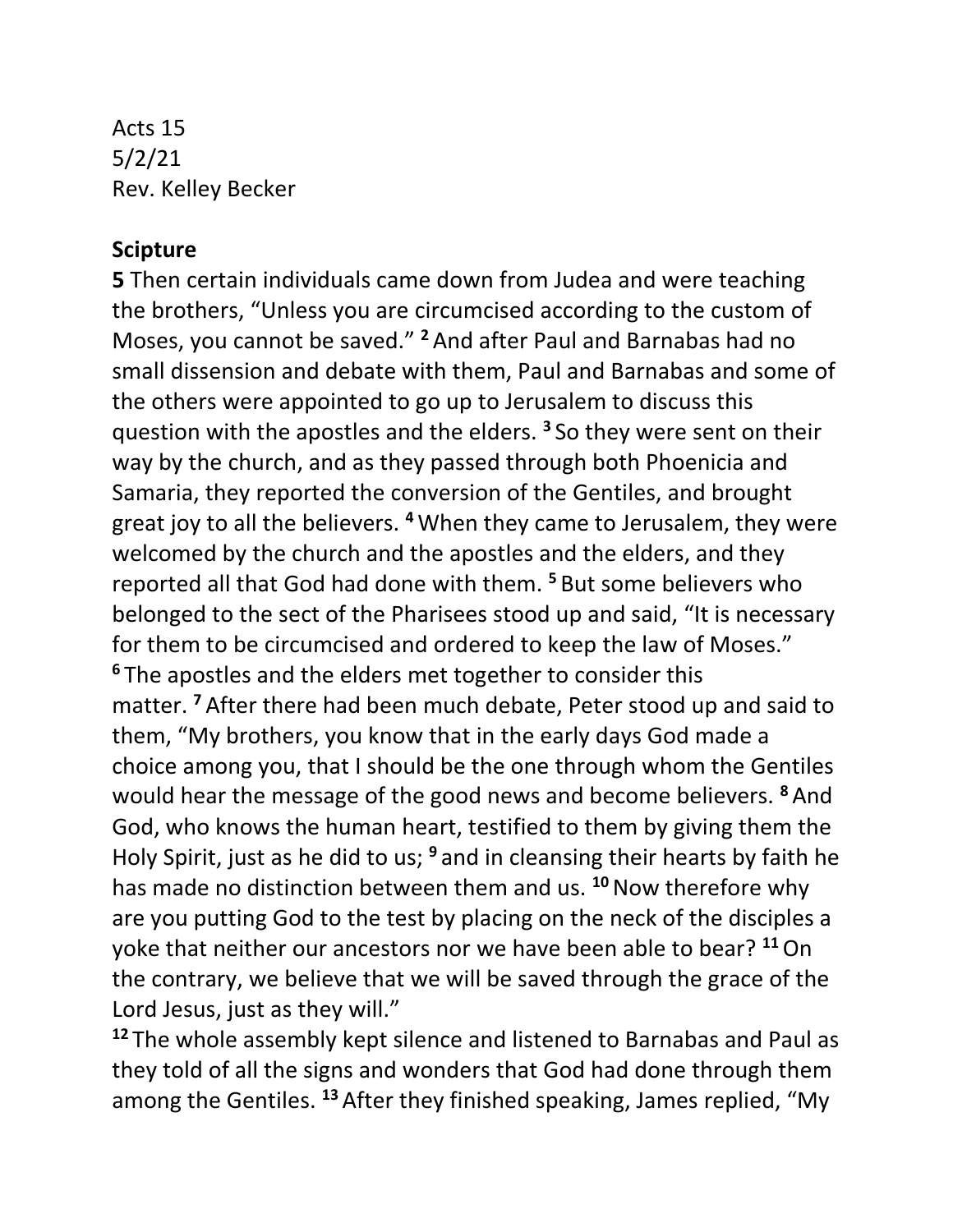brothers, listen to me. **<sup>14</sup>** Simeon has related how God first looked favorably on the Gentiles, to take from among them a people for his name. **<sup>15</sup>** This agrees with the words of the prophets, as it is written, **<sup>16</sup>** 'After this I will return,

and I will rebuild the dwelling of David, which has fallen;

from its ruins I will rebuild it,

and I will set it up,

**<sup>17</sup>** so that all other peoples may seek the Lord—

even all the Gentiles over whom my name has been called.

 Thus says the Lord, who has been making these things **<sup>18</sup>** known from long ago.'

**<sup>19</sup>** Therefore I have reached the decision that we should not trouble those Gentiles who are turning to God, **<sup>20</sup>** but we should write to them to abstain only from things polluted by idols and from fornication and from whatever has been strangled and from blood. **<sup>21</sup>** For in every city, for generations past, Moses has had those who proclaim him, for he has been read aloud every sabbath in the synagogues."

## **Sermon**

Today's story is another story of how God, through the Holy Spirit, was at work in the lives of the early followers of Jesus, and their world, following Jesus' death. What we have seen so far in these stories is that God is always way ahead of people when it comes to imagining a world in which everyone belongs and a world where everyone has what they need to become who they were created to be.

These early followers of Jesus were Jewish. The ideas and decisions they were wrestling with had to do with what it meant to be Jewish and whether new believers had to first be Jewish (follow Jewish law) before they could be part of these new communities of Jesus followers. This story reminds us that the Christian tradition is rooted in tradition. Even in those first communities of Jesus followers, staying within received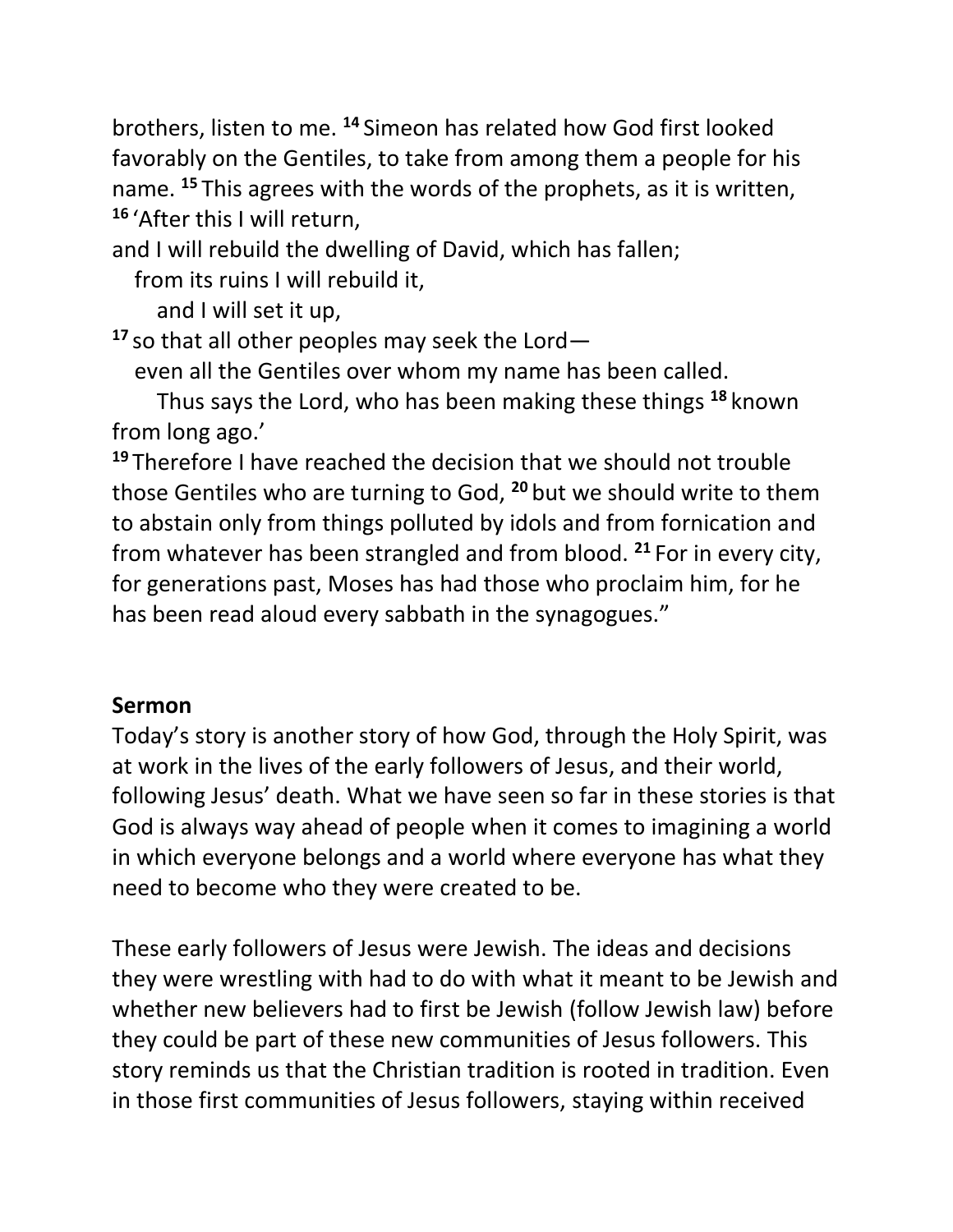traditions was important and sometimes that made things tense. One example of this tension is in today's text and deals with the Jewish law requiring the circumcision of all males. In the Jewish tradition, circumcision was a physical mark of the covenant between God and God's people. It was an important identity marker. In the same way we talked last week about baptism being a way in which Christians are claimed by God, circumcision is the way in which Jewish males are claimed by God, "You will be my people and I will be your God."

After Stephen's death, which caused followers of Jesus to leave Jerusalem to avoid persecution, many, many people began to hear the stories of Jesus. All the people who heard these stories were not Jewish first, some were Gentiles. Some of the people telling the stories of Jesus told new believers that men who wanted to follow Jesus had to be circumcised, others telling the stories told the people circumcision was not necessary. You can imagine that grown men were not eager to be circumcised if they didn't absolutely have to. All of this was confusing to everyone.

So, Paul, Barnabas, and some others were sent to Jerusalem where Peter, James, and the other disciples who had actually hung out with Jesus were along with other Jewish leaders. On their way to Jerusalem, the men had some amazing experiences as they encountered more and more Gentiles who wanted to follow the ways of Jesus. When they arrived in Jerusalem, they were welcomed. They told the Jesus followers there about what they had seen and heard from these new Gentile followers. And of course, some people in Jerusalem were not jazzed about what they were saying, the Pharisees, for example. The Pharisees were probably some of the same people who had given Jesus a hard time but had since changed their minds and decided maybe Jesus was right after all. That statement makes it seems like the just changed their minds one day and that was that. It was a process. If you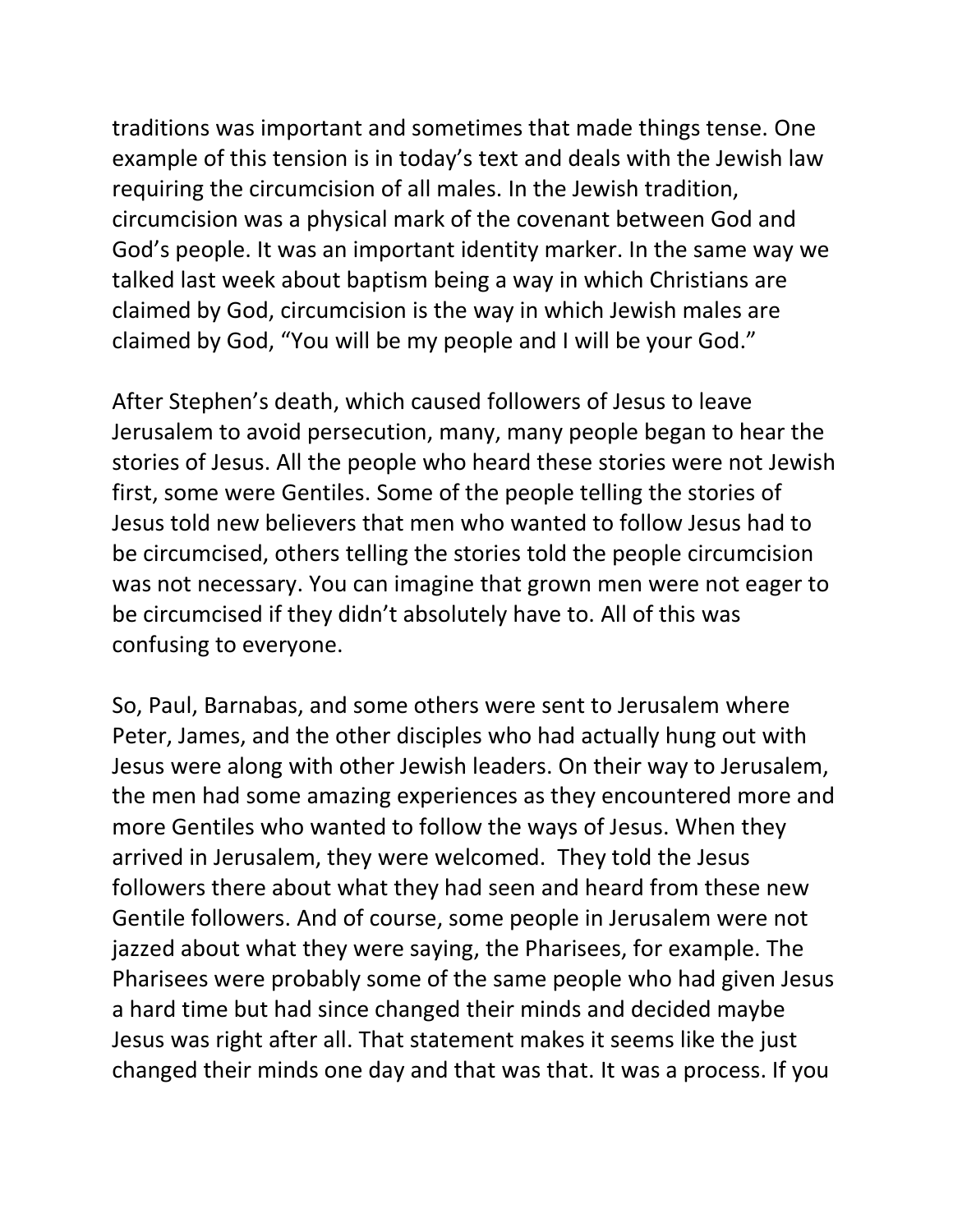have ever had a major theological shift of your own, you know it is work. They had changed a lot.

But this, not requiring circumcision, was a bridge too far. I can kind of relate to the Pharisees in this story. Maybe you can too. The pandemic has forced all of us to change, to change our social lives, our family holidays, our worship, our work. At some point, enough is enough, right? Change is good, but even the best changers among us need a chance to recover and get used to the new "normal." I think the problem for the Pharisees was they were just getting used to being Jesus followers, Jewish tradition was important to them. They had no interest in not being Jewish. This was just too much. Circumcision went all the way back to Abraham. It told them who they were in relationship to God. No, they weren't willing to change that.

This story has me thinking. In this congregation of free-thinkers, who value inclusion and openness, are there rules or traditions that, when confronted with reasons to change them, would cause us to hit the brakes and say, "No, we can't go there. This is the way we've always done it." Are there things that are so much a part of our identity that, if we changed them, we wouldn't be who we are anymore? Whatever those things might be for you, and however the thought of changing those things makes you feel, that is how the Pharisees were feeling.

The apostles and elders met to talk about this and in that meeting, Peter reminded them that God was at work in these new Gentile believers, no doubt recalling his own sermon to the Gentiles in chapter 10, "While Peter was still speaking, the Holy Spirit fell upon all who had heard the word. The circumcised believers who had come with Peter were astounded that the gift of the Holy Spirit had been poured out even on the Gentiles…" The inclusion of the Gentiles, this desire to continue to expand God's kin-dom, was not inspired by people, it was inspired by God. These communities of believers would be formed and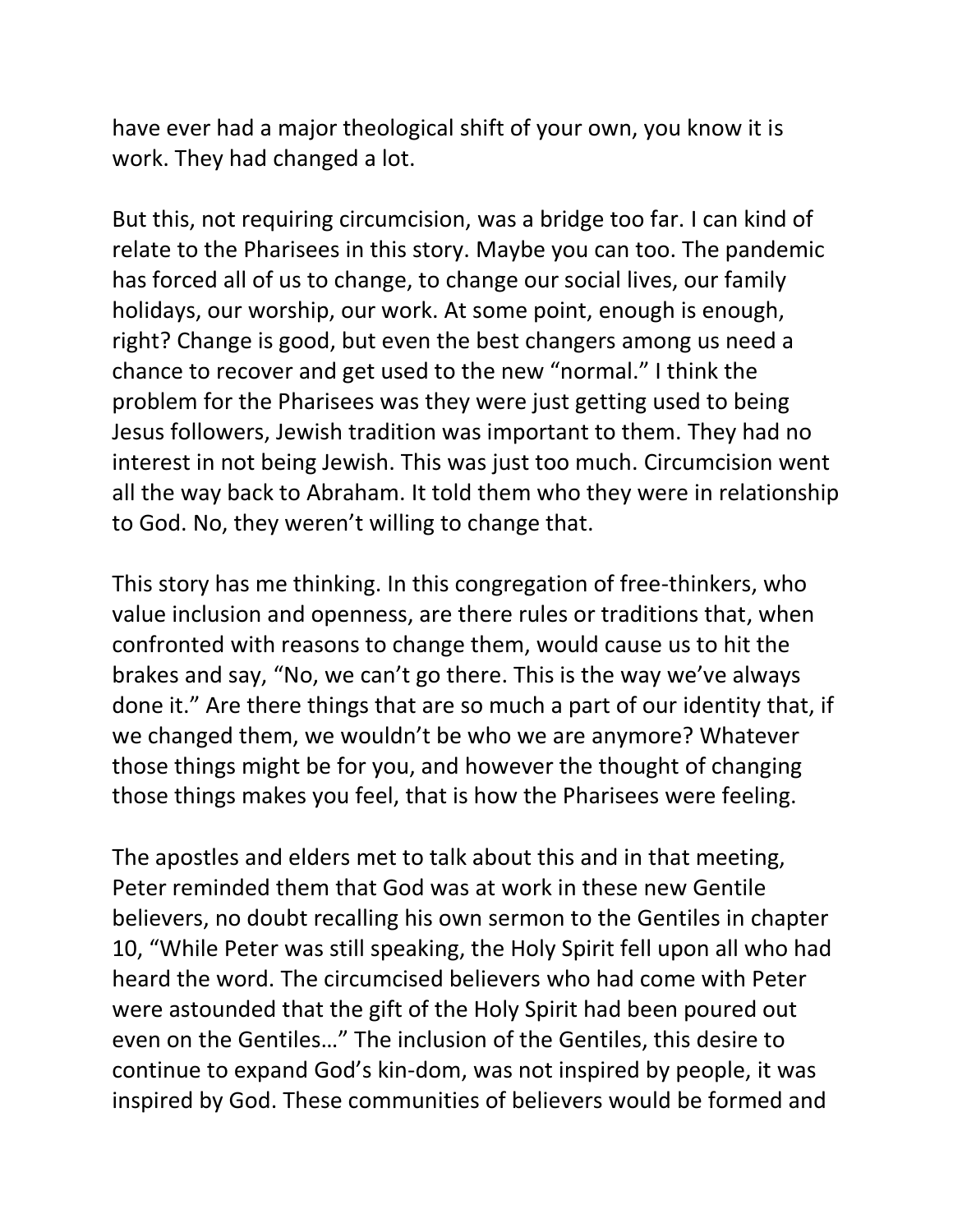nurtured by God at work in the world, not by rituals or traditions that tend to keep people on the outside.

Peter wasn't the only one telling stories that day. Paul and Barnabas were too and while they talked, the rest of the assembly was silent. They were telling stories about the people they had met on their way to Jerusalem, the Gentiles who had experienced God's presence and whose lives were different. "What could God possibly be up to with these signs and wonders?" they imagined. After the leaders met and Paul and Barnabas spoke, James spoke, using the words of the prophet, Amos,

**<sup>16</sup>** 'After this I will return,

and I will rebuild the dwelling of David, which has fallen;

from its ruins I will rebuild it,

and I will set it up,

**<sup>17</sup>** so that all other peoples may seek the Lord—

even all the Gentiles over whom my name has been called.

 Thus says the Lord, who has been making these things **<sup>18</sup>** known from long ago.'

To the ears of the author's original audience, in the wake of the temple's destruction in 70 CE, they would have heard the promise of God's restoration of Jerusalem. In the context of the story, this prophecy reminds us that God uses people, all kinds of people, to rebuild, to rebuild cities…and churches.

This text does not teach us there is something wrong with circumcision or with the other 612 Jewish laws in the Bible. This story is not meant to be a criticism of Jewish tradition. It is meant to encourage us to see that God is always doing something new and to imagine that maybe the something new God is doing is calling us to may include people who are not here yet. It occurs to me that maybe this really isn't anything new for God after all. Maybe God is doing what God has always done: showing mercy, drawing the circle wider, imagining a world where